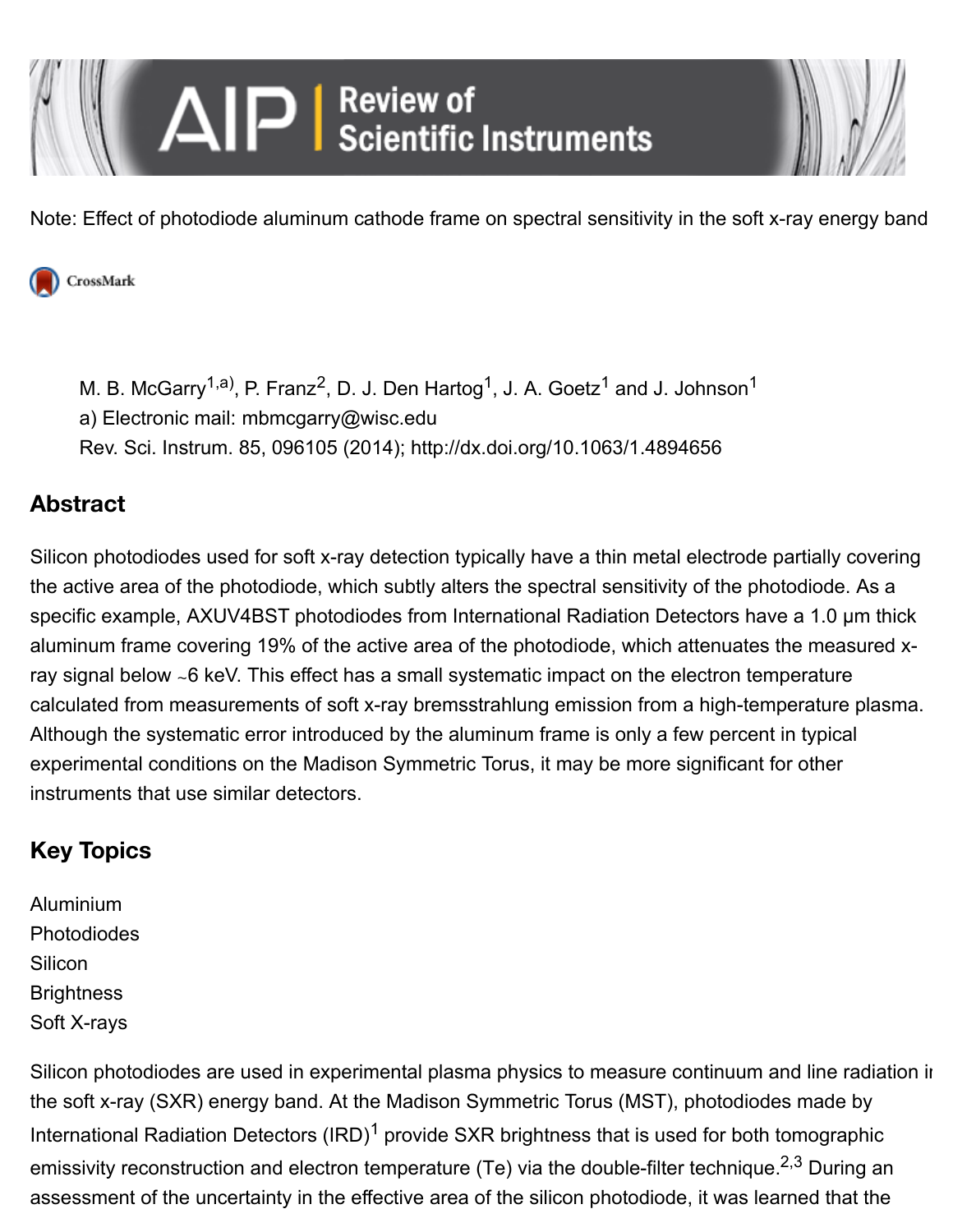photodiode cathode, a small aluminum frame around the edge of the detector, actually alters the effective area of the detector for incident photons with energies below 6 keV.<sup>[4](http://scitation.aip.org/content/aip/journal/rsi/85/9/10.1063/1.4894656#c4)</sup>

In addition to impacting absolute brightness measurements, an energy-dependent change in the silicon thickness also affects the electron temperature determined from the double-filter technique. In the double-filter technique, the SXR brightness is simultaneously measured from a single region of the plasma using two different filters.<sup>[5–7](http://scitation.aip.org/content/aip/journal/rsi/85/9/10.1063/1.4894656#c5)</sup> If the emission is due to continuum radiation, then the ratio (R) of these two signals is a function of Te alone, because the filters select emission from different portions of the electron distribution function. To convert the measured ratio into a temperature, ideal Te versus R curves are generated assuming a pure bremsstrahlung emission spectrum and folding in the filter transmission and silicon absorption functions of the diagnostic. The spectral sensitivity of the detectors must be accurately modeled in order to reliably infer the electron temperature. Because the aluminum feature of the photodiodes impacts energy-dependent measurements, a characterization of this effect has been undertaken and is reported here.

A schematic of the IRD AXUV4BST photodiodes used at MST is shown in Figure [1](http://scitation.aip.org/content/aip/journal/rsi/85/9/10.1063/1.4894656#f1). For the data presented in this note, a 2.0 mm × 2.0 mm silicon p-n junction semiconductor, with a thickness of 35 µm is mounted on a printed circuit board base with a conducting chromium-gold bottom surface that acts as the circuit anode. $8$  The cathode current is drawn from a thin aluminum frame on top of the silicon. This frame measures 100 µm in width and 1 µm in thickness. The stated uncertainty in the aluminum frame dimensions is ±10% − 15%.<sup>[9](http://scitation.aip.org/content/aip/journal/rsi/85/9/10.1063/1.4894656#c9)</sup> For 2.0 mm × 2.0 mm square photodiodes, the aluminum frame covers 19% of the active area.



#### FIG. 1.

Top-down view of photodiode showing 1 µm thick aluminum frame (dark hatching) covering outer-most 100 µm of the diode's 2.0 × 2.0 mm silicon active area. The silicon is mounted on a printed circuit board with a conducting anode base (hidden).

Considering the aluminum to be an additional filter for the SXR signal, its impact on detector sensitivity was examined. Figure [2](http://scitation.aip.org/content/aip/journal/rsi/85/9/10.1063/1.4894656#f2) shows the response curves for an ideal Si detector compared with the asmanufactured AXUV4BST, as calculated from the Center for X-ray Optics database.<sup>10</sup> The response curve for an ideal detector with 35 µm pure silicon is plotted in solid red, while the effective curve including an additional 1 µm of aluminum overlaid on 19% of the silicon surface area is shown in dashed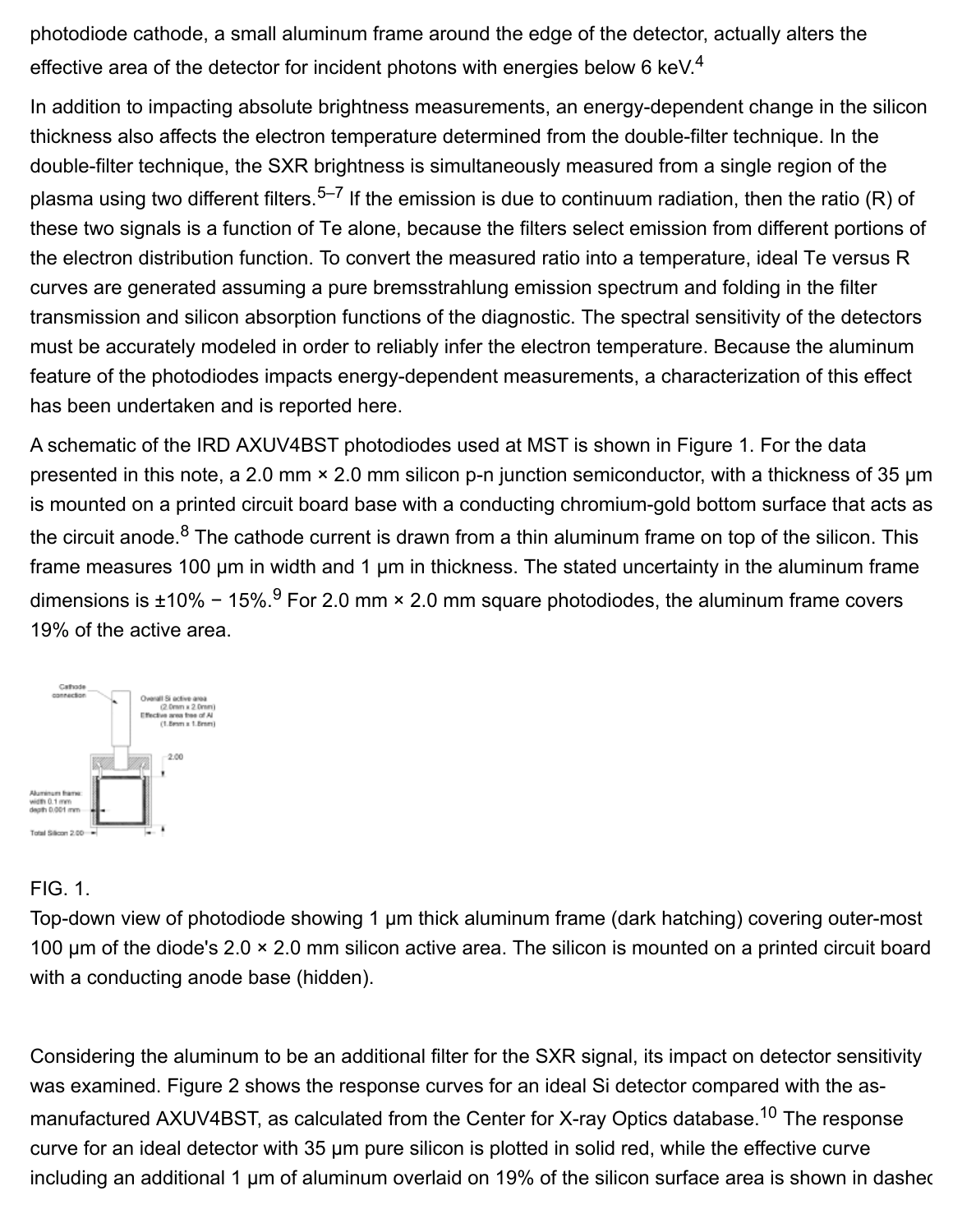blue. On MST, the absorption features are avoided by using high-pass berylllium (Be) filters (421 and 857 µm thick), but the reduced sensitivity below ∼6 keV still impacts the measured signal.



#### FIG. 2.

Detector response curve for ideal 35  $\mu$ m silicon (solid red), compared to the effective curve for the AXUV4BST diode, where 19% of the silicon is overlaid with 1 µm of aluminum (dashed blue). The addition of aluminum to the silicon reduces detector sensitivity below about 6 keV and introduces additional absorption features (on MST the absorption features are avoided by using high-pass beryllium filters).

A simulation has been used to characterize the impact of the aluminum frame on the SXR brightness and resulting Te measurements. First, a model generated SXR emissivity from pure bremsstrahlung plasmas with electron temperatures from 0.3 to 2.0 keV.<sup>11</sup> Those emissivities were line-integrated into brightness, which was then convolved with the detector sensitivity functions to create a synthetic datase of ideal measured brightness. To incorporate the fact that the aluminum frame acts as an additional filter but does not impact the entire area of the diode, a second synthetic dataset was created in which 81% of the line-integrated brightness from the plasma was measured through the beryllium filters using pure silicon, while 19% of the total brightness was measured through the combined silicon and aluminum detector. The Te(R) curves, which assume beryllium-only filters, were then applied to the synthetic datasets to see how much the aluminum affects the resulting temperature measurement. To assess the uncertainty in the aluminum frame dimensions, a third synthetic dataset was generated to represent the worst-case scenario, where the aluminum frame was both thicker and wider by the maximum stated uncertainty of 15%.

The impact of the aluminum frame on SXR brightness is small, decreasing the total signal through the 421 µm filter by ∼2%, and the 857 µm signal by ∼1.5%. Likewise, the impact on the Te calculated from the brightnesses is also less than 2%, for a 1.5 keV plasma. It is important to note however, that the correction is temperature dependent. Figure [3](http://scitation.aip.org/content/aip/journal/rsi/85/9/10.1063/1.4894656#f3) shows the ratio of the electron temperature calculated in the presence of the aluminum frame over the temperature calculated from an ideal diode with no aluminum frame. This plot demonstrates that the temperature measured by the detectors if the frame is not properly accounted for can be up to 1.8% higher than the true electron temperature for a 2.0 keV plasma. If the maximum quoted uncertainties (+15%) in the aluminum thickness and width are incorporated, then the error in the temperature increases to 2.3% at 2.0 keV.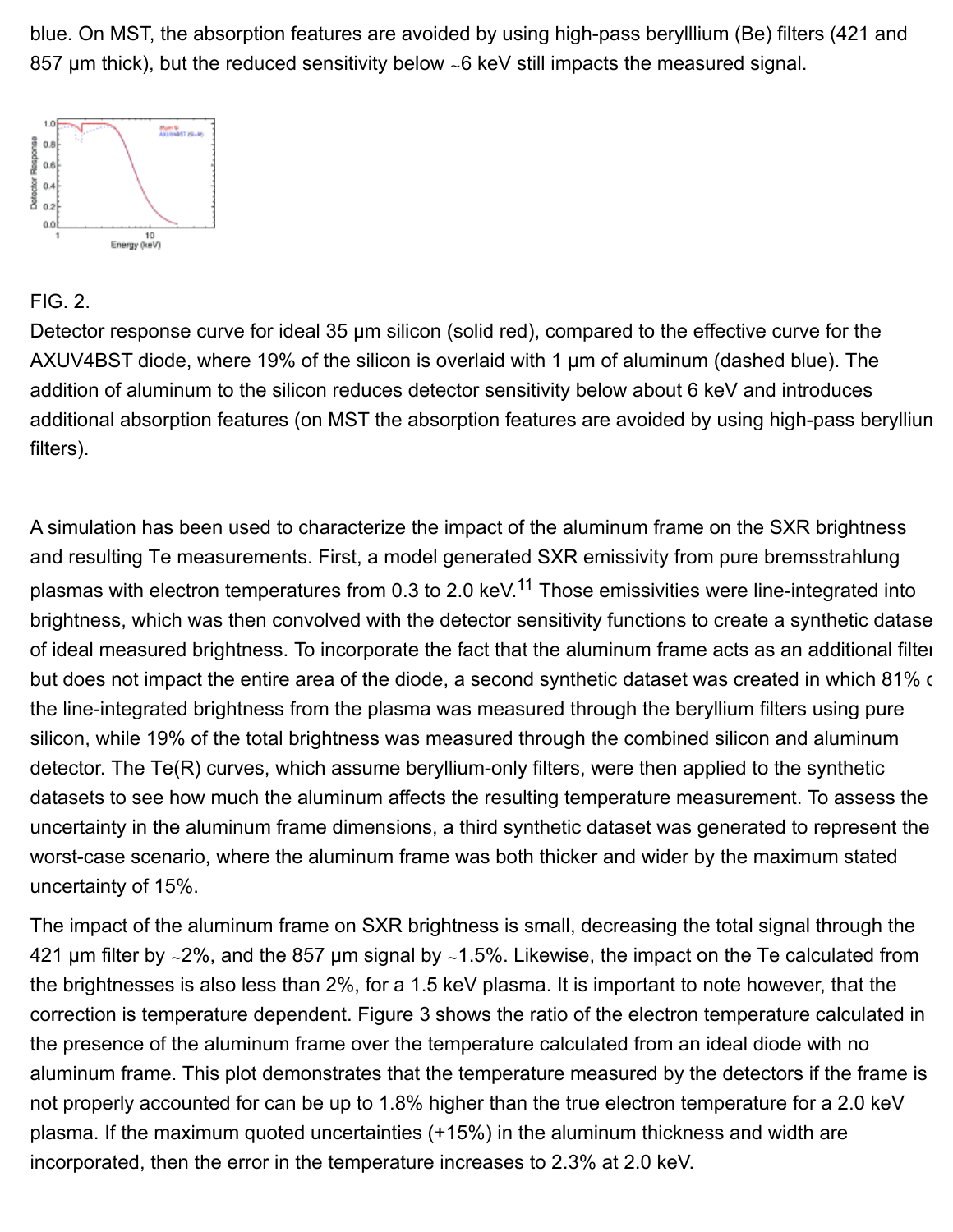

### FIG. 3.

Fractional increase in apparent Te due to the effective aluminum filter versus the Te from an ideal diode with no aluminum frame, as inferred from the double-foil technique. While the overall effect of the aluminum is only a few percent in this example, the effect increases with plasma temperature.

Fortunately, MST plasmas do not typically exceed 2.0 keV, so the effect of the aluminum frame on Te is not large. The impact of the aluminum is much smaller than the statistical uncertainty of ∼10% in the experimental Te measurement. However, it is important to note that because this effect is energy dependent, it may be more of a concern in experiments with different filters or temperature ranges. The effect is also a function of silicon thickness and total detector area, becoming smaller as total area gets larger. Nonetheless, the aluminum introduces a non-trivial systematic change to the measured energy spectrum, which may be of concern to others using IRD silicon photodiodes to measure absolute brightness or electron temperature.

This work is supported by the U.S. Department of Energy.

- 1. Now owned by Optodiode: [http://optodiode.com](http://optodiode.com/) (last accessed on August 20, 2014).
- 2. M. B. McGarry, P. Franz, D. J. Den Hartog, and J. A. Goetz, Rev. Sci. Instrum. **81**, 10E516 (2010). <http://dx.doi.org/10.1063/1.3481167>
- 3. M. B. McGarry, P. Franz, D. J. Den Hartog, J. A. Goetz, M. A. Thomas, M. Reyfman, and S. T. A. Kumar, Rev. Sci. Instrum. **83**, 10E129 (2012)[.http://dx.doi.org/10.1063/1.4740274](http://dx.doi.org/10.1063/1.4740274)
- 4. R. Korde, a personal communication with M. B. McGarry and P. Franz (21 November 2013).
- 5. F. C. Jahoda, E. M. Little, W. E. Quinn, G. A. Sawyer, and T. F. Stratton, Phys. Rev. **119**, 843 (1960)[.http://dx.doi.org/10.1103/PhysRev.119.843](http://dx.doi.org/10.1103/PhysRev.119.843)
- 6. T. P. Donaldson, Plasma Phys. **20**, 1279 (1978)[.http://dx.doi.org/10.1088/0032-1028/20/12/005](http://dx.doi.org/10.1088/0032-1028/20/12/005)
- 7. P. Franz, F. Bonomo, L. Marrelli, P. Martin, P. Piovesan, G. Spizzo, B. E. Chapman, D. Craig, D. J. Den Hartog, J. A. Goetz, R. O'Connell, S. C. Prager, M. Reyfman, and J. S. Sarff, Rev. Sci. Instrum. **77**, 10F318 (2006)[.http://dx.doi.org/10.1063/1.2229192](http://dx.doi.org/10.1063/1.2229192)
- 8. R. Korde, J. S. Cable , and L. Randall Canfield, IEEE Trans. Nucl. Sci. **40**, 1655 (1993). <http://dx.doi.org/10.1109/23.273555>
- 9. D. Jovanovic, "RE: AXUV4BST Diodes on the Madison Symmetric Torus," email message sent to